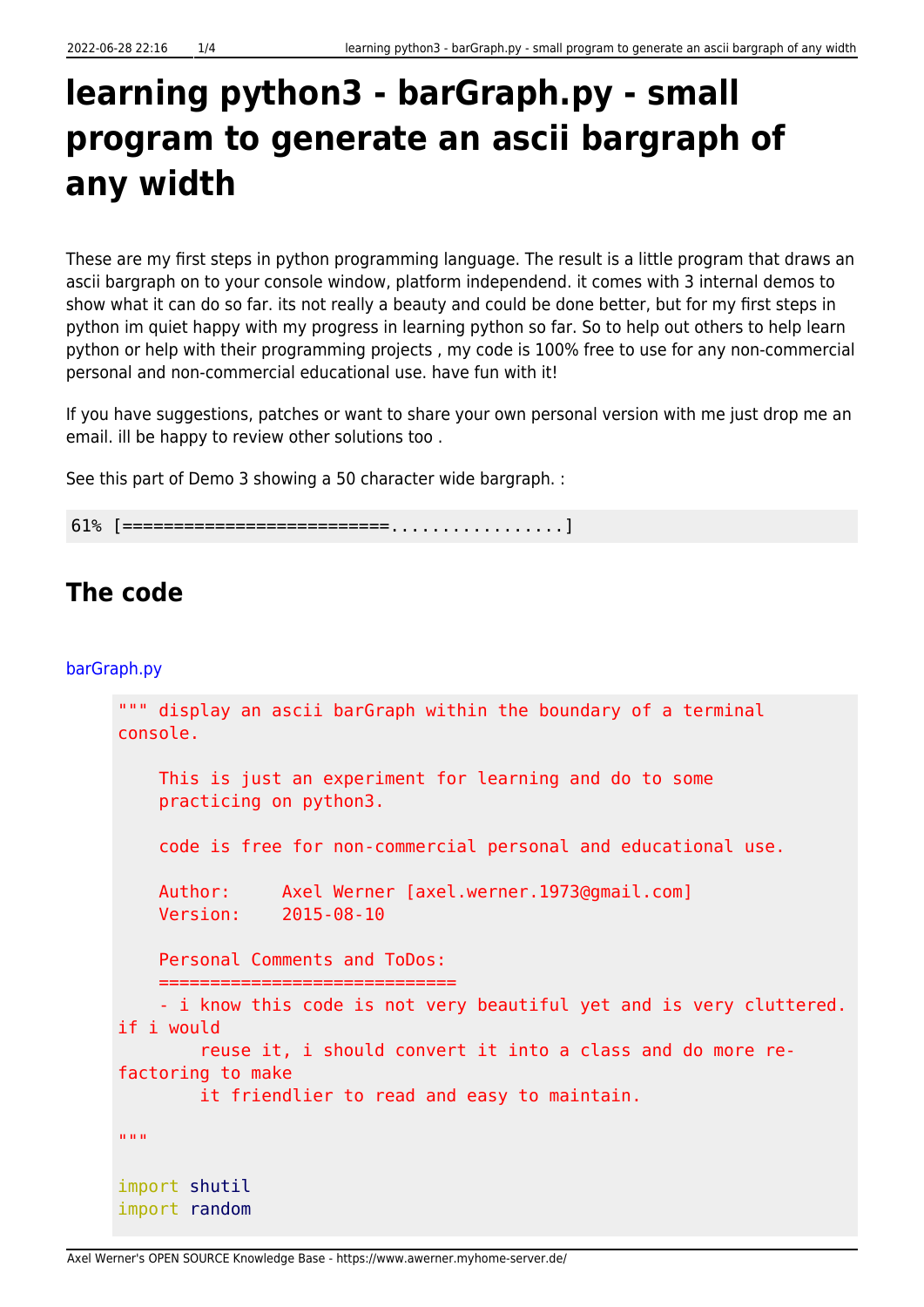```
import time
consoleWidth, consoleHeight = shutil.get_terminal_size() # returns a
integer tuple
leftDelimiter="["
rightDelimiter="]"
progressBarChar="="
progressBarFillerChar="."
limiterLastRandNum=0.5 # global
def getProgressBar( progressPercentage=0.0, width=50 ):
     """ return progressBar as string ranging from float 0.0 to 1.0 ."""
    if progressPercentage > 1:
         print("ERROR: percentage must be between 0.0 and 1.0")
        print(" instead the percentage i received is:",
progressPercentage)
        exit(1) percentageDisplayStr= str(int(progressPercentage*100))+"%"
     LengthOfpercentageDisplayStr=len(percentageDisplayStr)
     maxWidthOfpercentageDisplayStr=4 # '100%'
     numOfFillersNeeded=maxWidthOfpercentageDisplayStr-
LengthOfpercentageDisplayStr
     percentageDisplayStr=percentageDisplayStr+numOfFillersNeeded*" "
     maxBarWidth=width-1-(
len(leftDelimiter)+len(rightDelimiter)+len(percentageDisplayStr) )
     effectiveWidthOfProgressBar=int(maxBarWidth*progressPercentage)
     effectiveWidthOfFillerBar=int(maxBarWidth-
effectiveWidthOfProgressBar)
     progressString=effectiveWidthOfProgressBar*progressBarChar
     fillerString=effectiveWidthOfFillerBar*progressBarFillerChar
wholeBarStr=percentageDisplayStr+leftDelimiter+progressString+fillerStr
ing+rightDelimiter
     return wholeBarStr
def limitedRandGen():
     """ return a random Number between 0.0 and 1.0 within limited
dynamic range of 3%. """
     global limiterLastRandNum
     newRandNum=random.random()
     delta=abs(limiterLastRandNum-newRandNum) # Betrag bestimmen
(Vorzeichen ignorieren)
```
me-server.de/doku.php?id=it-artikel:python:learn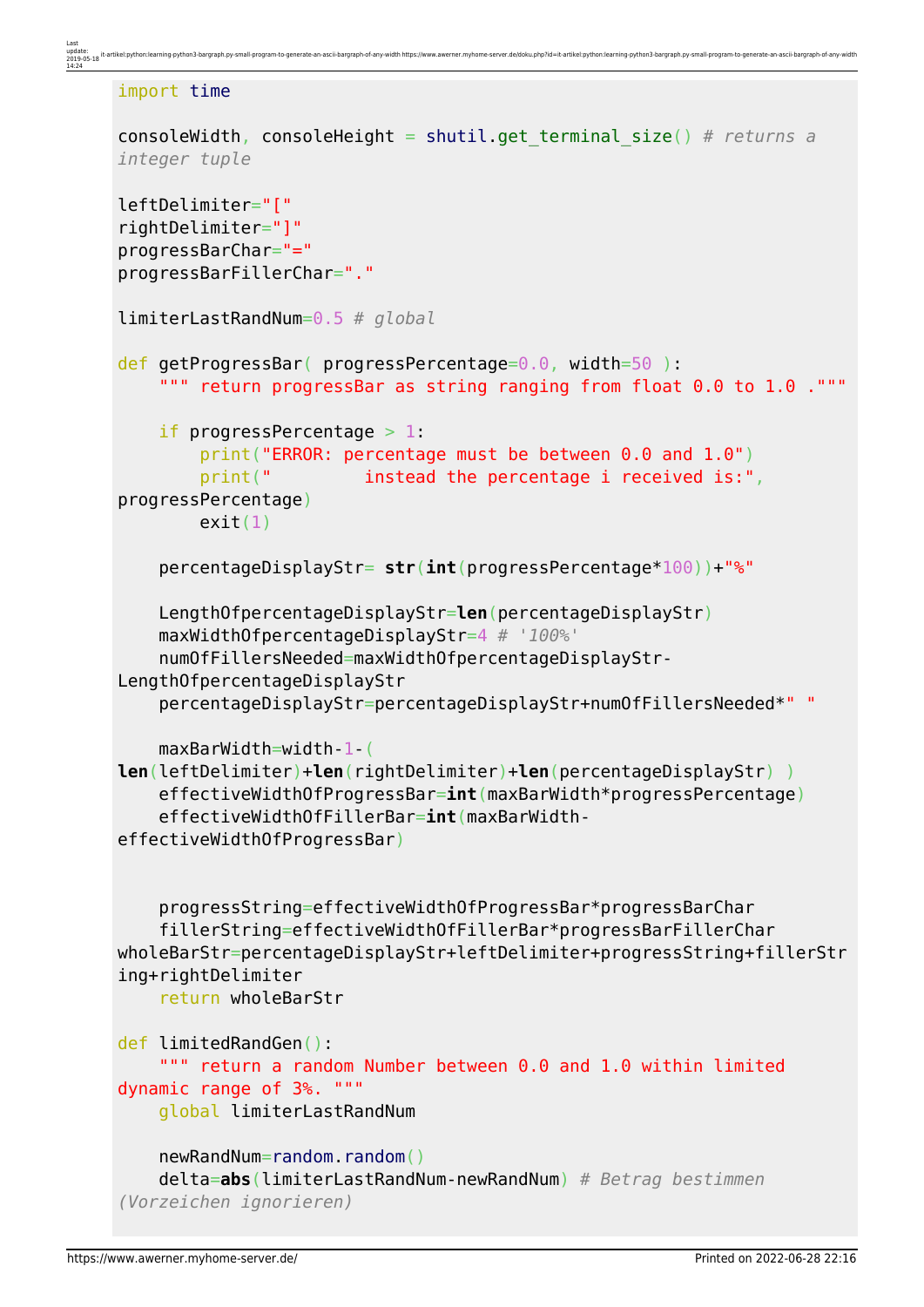```
 while (delta*100) > 3.0 : # set limitation percentage here
         newRandNum=random.random()
         delta=abs(limiterLastRandNum-newRandNum) # Betrag bestimmen
(Vorzeichen ignorieren)
     limiterLastRandNum=newRandNum
     return newRandNum
print("\n"*3)
print("DEMO1: run bargraph straight from 0 to 100%")
for progress in range(100+1):
     print( getProgressBar(progress/100.0, width=consoleWidth) )
print("\n"*3)
print("DEMO2: displaying 300 random percentages barGraphs on the same
line at full width")
numOfFrames=300
for i in range(numOfFrames):
     print( "\r" + getProgressBar( progressPercentage=limitedRandGen(),
width=consoleWidth ), end="" )
     time.sleep(50 / 1000) # delays for x seconds
print("\n"*3)
print("DEMO3: displaying 300 random percentages barGraphs on the same
line at width=50")
numOfFrames=300
for i in range(numOfFrames):
    print( "\r" + getProgressBar( progressPercentage=limitedRandGen(),
width=50 ), end="" )
     time.sleep(50 / 1000) # delays for x seconds
print("\n"*3)
print("consoleWidth =", consoleWidth)
input("press ENTER to continue...")
```
— [Axel Werner](mailto:mail@awerner.myhome-server.de) 2015-08-10 15:10

[python3](https://www.awerner.myhome-server.de/doku.php?id=tag:python3&do=showtag&tag=python3), [python](https://www.awerner.myhome-server.de/doku.php?id=tag:python&do=showtag&tag=python), [programming,](https://www.awerner.myhome-server.de/doku.php?id=tag:programming&do=showtag&tag=programming) [computer](https://www.awerner.myhome-server.de/doku.php?id=tag:computer&do=showtag&tag=computer), [science,](https://www.awerner.myhome-server.de/doku.php?id=tag:science&do=showtag&tag=science) [learning](https://www.awerner.myhome-server.de/doku.php?id=tag:learning&do=showtag&tag=learning), [software,](https://www.awerner.myhome-server.de/doku.php?id=tag:software&do=showtag&tag=software) [development](https://www.awerner.myhome-server.de/doku.php?id=tag:development&do=showtag&tag=development)